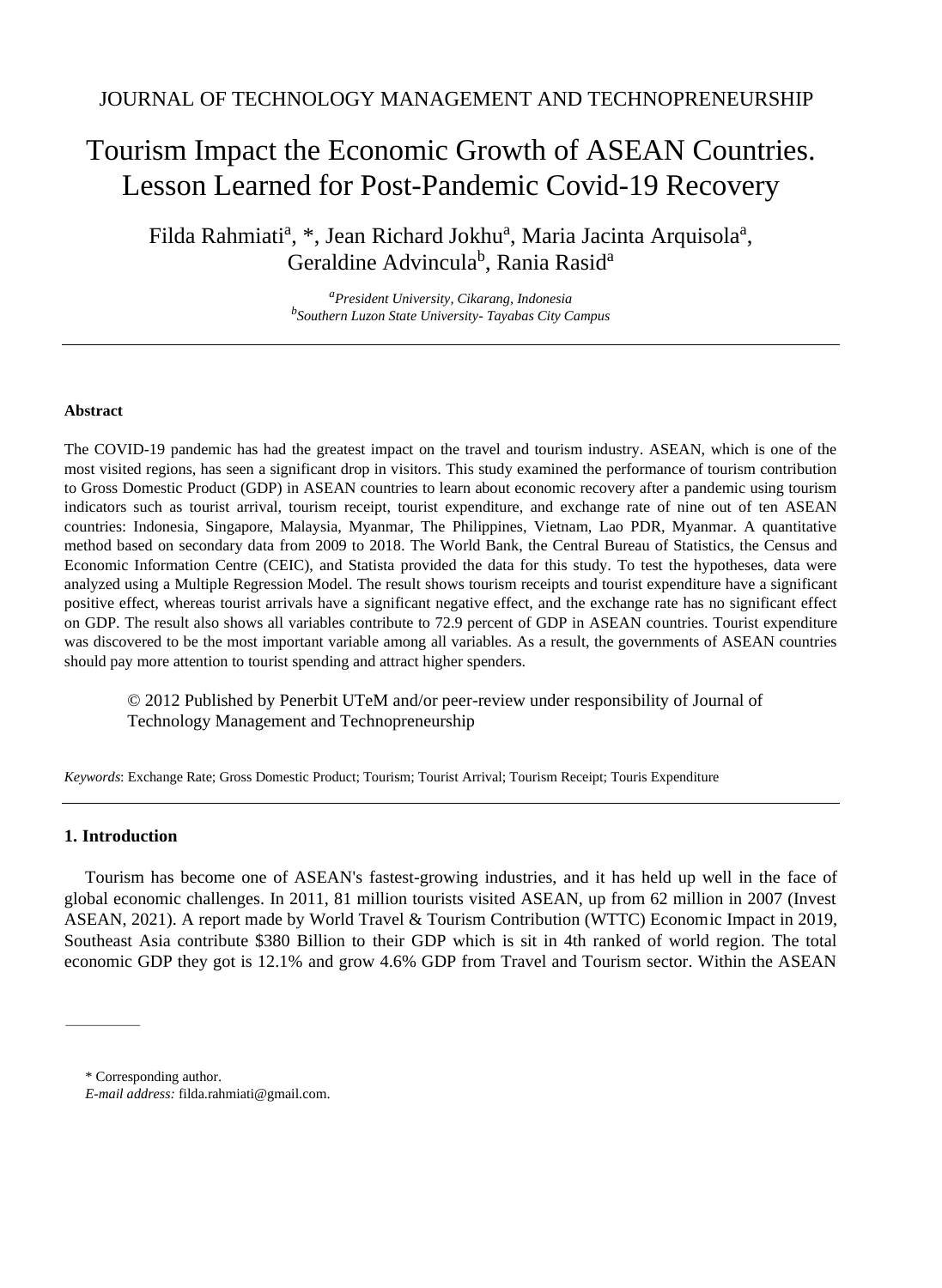region, the tourism sector is included in the twelve priority sectors for liberalization to achieve the 2015 ASEAN Economic Community (AEC).

For ASEAN countries, tourism is one of the driving forces economies for the community, the development of tourism will encourage various production activities and increase people's income. The tourism sector is one of five service sectors included in the liberalization priority by the opening of the service sector and subsector by removing barriers to market access and applying national treatment. The governments of ASEAN countries also agreed to facilitate connectivity between ASEAN countries. This agreement was formulated through the ASEAN framework agreement for the visa exemption program which allows for leniency in visa requirements for ASEAN (ASEAN, 2012).

Unfortunately, it cannot be denied that Corona Virus disease or COVID-19 had arrived all over the world and many facets have been affected. Travel and tourism, as well as retail and other service industries, have been impacted, business processes and supply chains have been disrupted, jobs and livelihoods have been impeded, and consumer trust has plummeted. Those important keys to increasing the economic growth of a country all collapsed (ASEAN, 2020). Travel and tourism are the most-hit key sector in this pandemic. ASEAN is one of the most visited regions, the pandemic had dropped the travel and tourism sector drastically. A result of lockdowns, population quarantines, stay-at-home orders, temporary business closures, and travel restrictions or prohibitions placed by many countries has triggered immediate disruptions in economic activities throughout the country (ASEAN, 2020).

In 2020, tourist arrival in Asia and the Pacific drastically dropped from April until December at the end of 2020. International tourism and its closely linked sectors suffered an estimated loss of \$2.4 trillion in 2020 due to the direct and indirect impacts of a steep drop in international tourist arrivals (UNWTO, 2021). Last, the pandemic's uncertainty caused a rapid outflow of capital in ASEAN, triggering a drop in stock markets and a rapid depreciation of exchange rates across the country (ASEAN, 2020).

Given the pandemic's reach and effect, ASEAN recognizes that responding to the crisis would necessitate concerted actions not only within the region but also with its partners. If resolving the pandemic is the region's immediate priority, ASEAN must also consider its collective and long-term socio-economic recovery strategy (ASEAN, 2020). Since the pandemic is still emerging, the recovery plan should be pragmatic and allencompassing (whole-of-community), versatile and adaptive so that the region can rapidly respond to changing circumstances. An important stage to recover tourism by increasing or fixing tourism indicators that dropped since COVID-19 attacked (ASEAN, 2021). In ASEAN countries, the GDP can be predicted by understanding the tourism indicator. Tourism has few indicators such as Tourist arrival, Tourism receipt, Tourist expenditure, and Exchange rate (Baggio, 2019; Dupeyars & MacCallum, 2013). Tourism indicators such as Tourist arrival, Tourism receipt, Exchange rate, also Tourist expenditure are studied by previous researchers to measure the growth of tourism and GDP of a country (Holik, 2016; Aleemi & Qureeshi, 2015; Rodrik, 2008).

The Gross Domestic Product (GDP) is the most dynamic and influential macroeconomic measure, most reliably representing the results obtained over one year (Anghelache et al, 2020). GDP is one of the most key metrics used to track a country's economy because it represents the monetary value of all finished goods and services within the country. The GDP of a nation is calculated using a variety of economic variables, as well as consumption and expenditure (Doreen, 2020). Many economists are interested in the tourism-led growth (TLG) hypothesis because the tourism sector can contribute to economic growth both directly and indirectly through GDP (Khan et al., 2020).

Tourist arrival and tourism receipt are variables that use by the previous researcher to measure the relation with GDP (Holik, 2016). Fernández-Tabales et al (2017) used tourism indicators such as tourist expenditure, employment, capital investment, and foreign exchange to measure the influence of tourism growth on economic development. According a study conducted by Purwomarwanto & Ramachandran (2015) used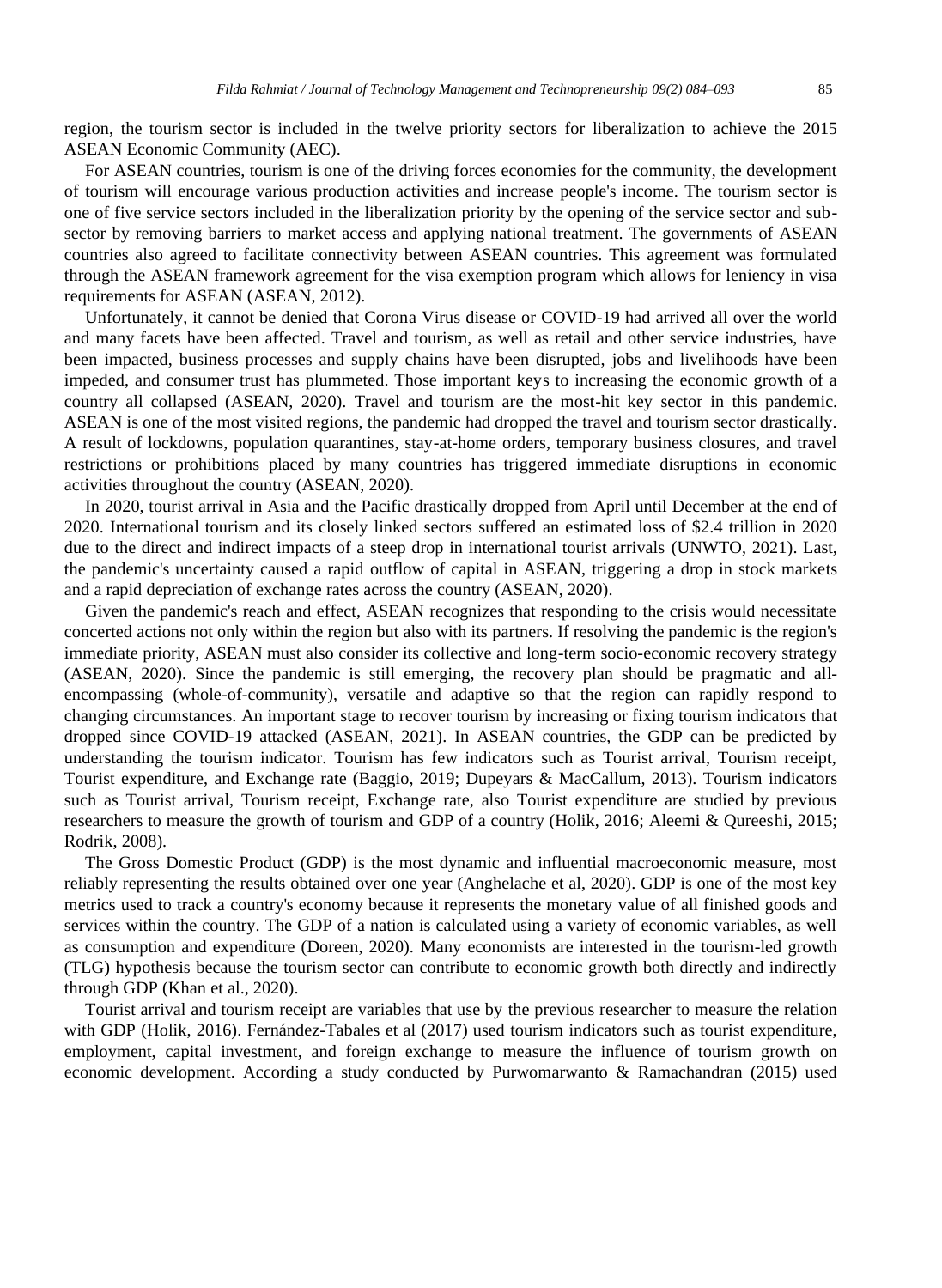tourism indicators as the independent variables such as exchange rate, tourist arrival, type of country, interaction, and also the length of stay, while GDP as its dependent variables to measure the performance of tourism sector towards global crisis. As explained above, many previous researchers conducted a study discussed the relation between tourism and GDP various factors. With the number of international visitors coming, the tourism sector will directly contribute to foreign exchange. The development process runs more smoothly as foreign exchange reserves expand (Holik, 2016). Tourism could indirectly generate a large number of job openings. According to a study conducted in Spain, tourist spending has an impact on local economic production and job growth (Capó and Valle, 2008). As explained above, many previous researchers conducted a study discussed the relation between tourism and GDP various factors. Previous studies were lack of research that recommend tourism recovery after the pandemic crisis, specifically the Covid-19 pandemic. Therefore, this study will fill the gap by analyzing the relation of the tourism sector with gross domestic product in four ways which are tourist arrival, tourism receipt, tourist expenditure, and exchange rate. This study will focus on analyzing nine out of ten ASEAN countries from the period 2009-2018.

#### **2. Hypotheses Development**

## *2.1. Tourist arrival and GDP*

The relationship between economic growth and tourism found that tourist arrival is indicated as one indicator that had a positive impact on economic growth through economic activity (Holik, 2016). Selimi et al (2017) also found tourist arrival as a good indicator that impacts the economic growth by increasing the GDP of countries. Based on the theoretical review and this is hypotheses that have been made relating to the topic of this research:

H1: There is a significant effect of tourist arrival on the Gross Domestic Product of ASEAN countries.

#### *2.2. Tourism receipt and GDP*

Tourism receipts are statistically relevant with the predicted positive sign, suggesting that on average, tourism receipts contribute to economic growth positively (Aleemi, 2015). Additionally, Selimi et al., (2017) using the Hausman Taylor IV model reveals that tourism and economic growth had a strong positive link. The relation is significantly positive with the independent variables which one of which is tourism receipt. In addition, a result of research by Holik (2016) showed that Tourism receipts have a positive impact on five ASEAN countries (Indonesia, Malaysia, Singapore, Thailand, and the Philippines). The hypothesis follows:

H2: There is a significant effect of tourism receipt on the Gross Domestic Product of ASEAN countries.

## *2.3. Tourist Expenditure and GDP*

Tourist expenditure is one of the tourism indicators that have a positive influence on Gross Domestic Product which is related to economic growth (Fernández-Tabales, 2017). Tourist expenditure also showed a significant effect on foreign exchange earnings which lead to economic growth (Ramdhani et al, 2017). Thus, the hypothesis is:

H3: There is a significant effect of tourist expenditure on the Gross Domestic Product of ASEAN countries.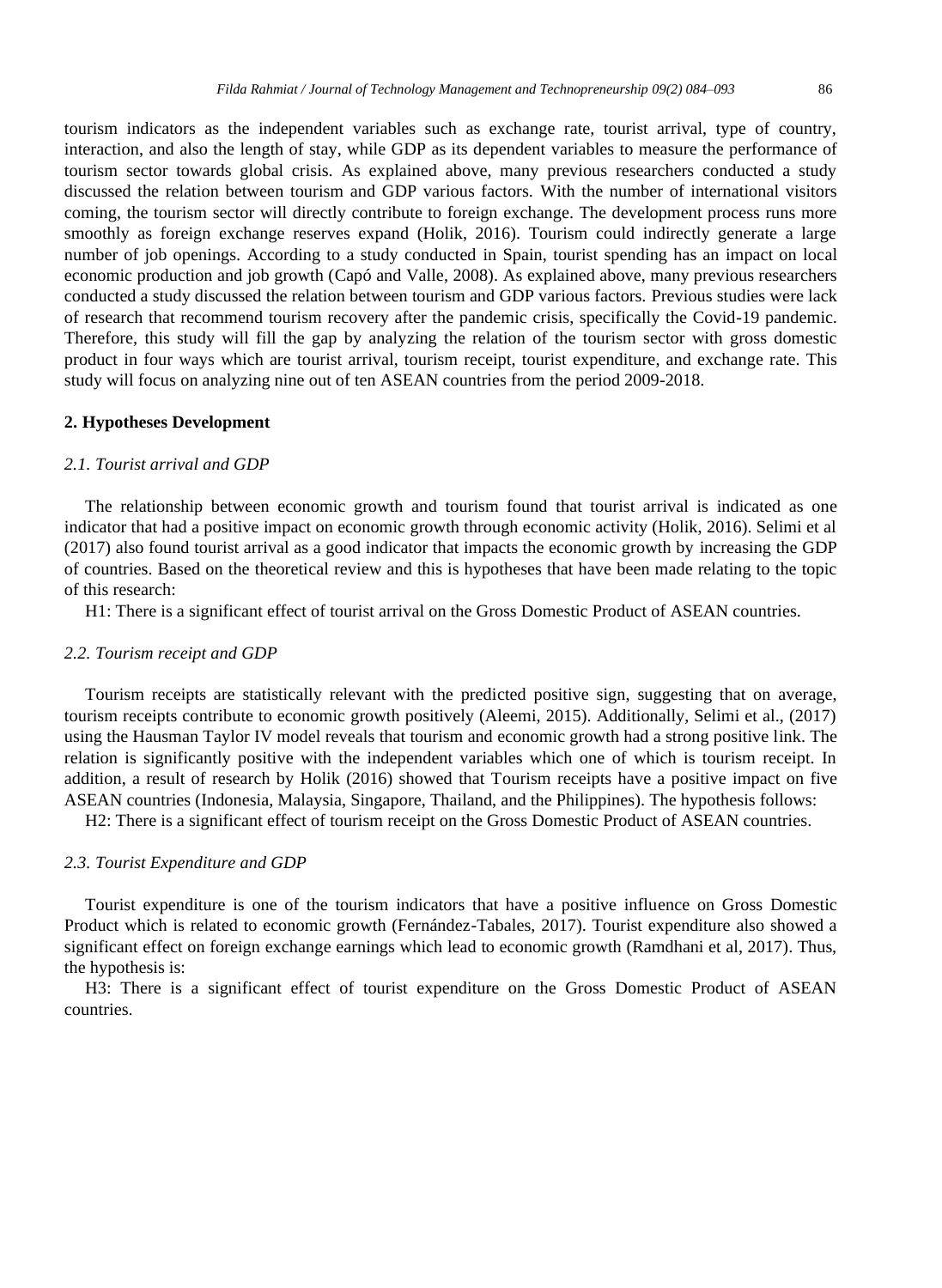#### *2.4. Exchange rate and GDP*

Lubis et al (2017) studied the relationship between Exchange rate and GDP revealed that exchange rate depreciation affects GDP positively. Rodrik (2008) found that managing the real exchange rate is important for economic growth and that undervaluation of the currencies (a high real exchange rate) boosts economic growth in developing countries by generating economic activity that leads to increased productivity and employment. Using data from ten African countries from 1996 to 2010, Abbas et al (2012) looked at the relationship between GDP, inflation, and the real interest rate with the exchange rate. Based on the theoretical review and theoretical framework, these are hypotheses that have been made relating to the topic of this research:

H4: There is a significant effect of the exchange rate on the Gross Domestic Product of ASEAN countries.

#### *2.5. Tourist arrival, tourism receipt, tourist expenditure, and exchange rate towards GDP*

There is a significant effect between tourism and economic growth (Selimi et al., 2017). This research uses four independent variables to measure the relation between the tourism sector and economic growth through GDP. Tourist arrival is one of the tourism indicators that has been studied by previous researchers which had a positive impact on economic growth (Holik, 2016; Selimi et al., 2017; Purwomarwanto & Ramachandran, 2015). Tourism receipt is the other independent variable in this research that has been studied by Aleemi (2015) which indicates had a positive significant impact on economic growth in Pakistan. Tourist expenditure was used as one of the variables and indicates that it influenced economic development. The exchange rate was used by the previous researcher as a variable to determine the relationship between the tourism sector and economic growth. It indicates that the exchange rate had a significant impact on economic growth (Fraz, 2016; Purwomarwanto & Ramachandran, 2015; Rodrik, (2008); Bayraktar et al., 2016). Based on the theoretical review and theoretical framework, these are hypotheses that have been made relating to the topic of this research:

H5: There is a simultaneous significant effect of tourist arrival, tourism receipt, tourist expenditure, and exchange rate on the Gross Domestic Product of ASEAN countries.

#### **3. Research Methods**

This research uses quantitative research methods which focus on calculating data input to obtain output (Cooper & Schindler, 2012). The data used in this study is panel data which means a combination of times series and cross-section. In quantitative methods, there are several hypothesis tests. Statistical Packages for Social Sciences (SPSS) are useful for processing data that will be used to complete research results. The researcher will be using SPSS as a statistical method to support the Analysis, which is SPSS version 25.0. The population for the study is tourism contributions comprised of the exchange rate, tourist arrivals, tourist receipts, length of stay, and tourist expenditure of nine ASEAN countries during 2008 – 2019 with a total of 90 samples. This study uses secondary data which is primary data that has been processed by primary data collectors. This study uses data processed by the World Bank, Centre Bureau of Statistic Indonesia, and CEIC Data. Data analysis methods testing inferential statistics such as descriptive analysis, classical assumption tests, coefficient of determination (R2), multiple regression analysis, and hypothesis test. The study will also use the T-Test and F-Test to test the hypothesis. A significant value of the regression analysis equation is  $\leq$ 0.05 to accept the hypotheses.

Multiple regression analysis examined the relationship between one continuous dependent variable and two or more independent variables. The formula uses as following: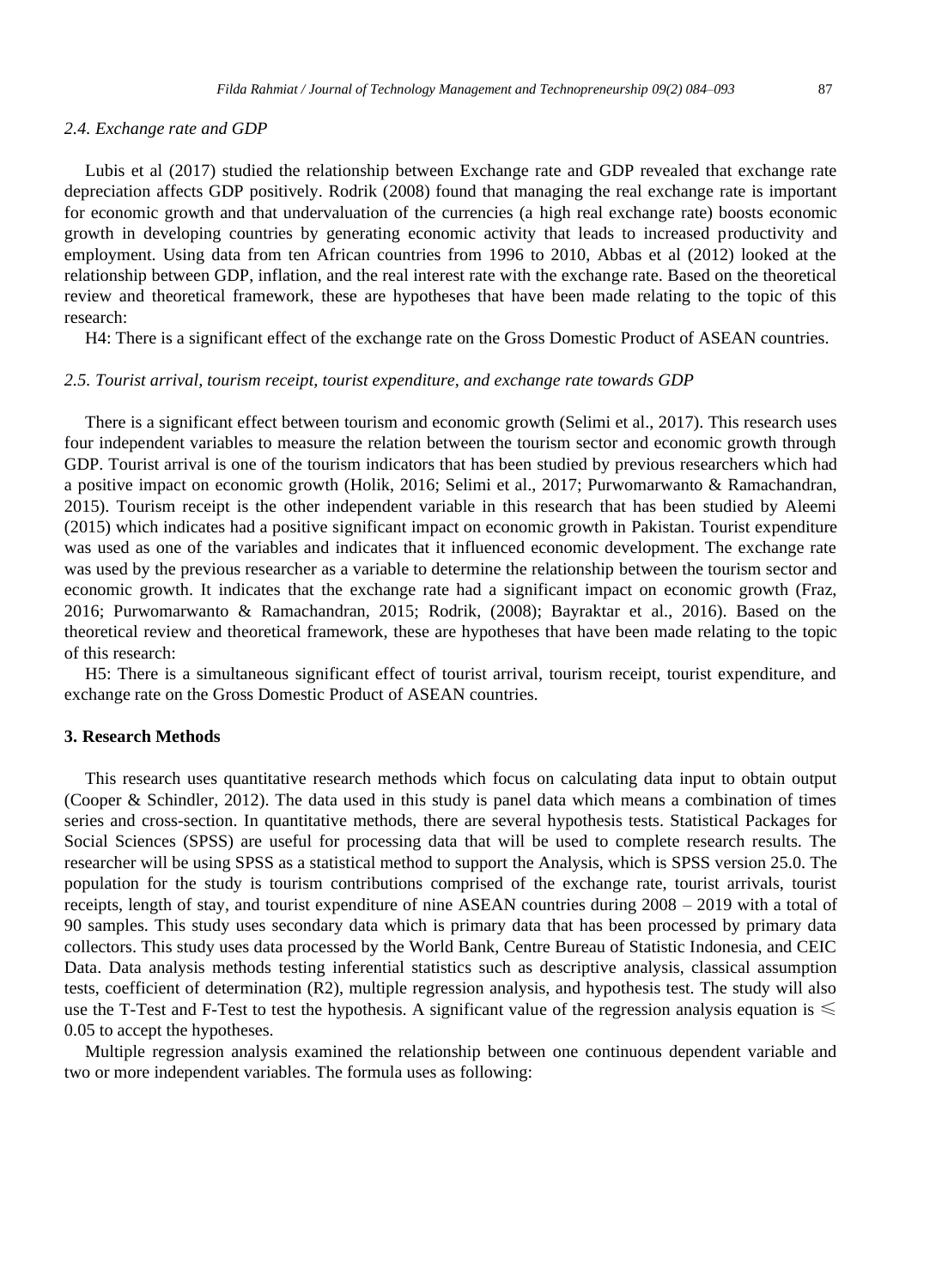# $Y = \beta 0 + \beta 1X1 + \beta 2X2 + \beta 3X3 + \beta 4X4 + \epsilon$

Where, Y: GDP β0: Coefficient beta value β1: The coefficient value of Tourist Arrival

- β2: The coefficient value of Tourism Receipt
- β3: The coefficient value of Tourist Expenditure
- β4: The coefficient value of Exchange Rate
- X1: Tourist Arrival
- X2: Tourism Receipt
- X3: Tourist Expenditure
- X4: Exchange Rate
- : Random Error

To evaluate the effect of independent variables on the dependent variable, the multiple regression equation in this analysis will be determined using standardize coefficient values due to the unit in each variable is different (Cooper & Schindler, 2012).

## **4. Results and Discussion**

The research uses descriptive graphics to show the total data minimum, maximum, mean, and standard deviation of each variable that is tourist arrival in thousand (,000) people, tourism receipt in million dollars (US\$), tourist expenditure in million dollars (US\$), exchange rate in dollars (US\$) and Gross Domestic Product (GDP) in billion dollars (US\$) in Table 1.

Table 1. Descriptive Statistic of Variables

|                        | Minimum    | Maximum     | Mean        | Std. Deviation |
|------------------------|------------|-------------|-------------|----------------|
| Tourist Arrival        | 763.00     | 27,437.00   | 9,593.38    | 7.266.38       |
| <b>Tourism Receipt</b> | \$75.00    | \$65,242.00 | \$11,902.88 | \$13,102.85    |
| Tourist Expenditure    | \$91.00    | \$25,547.00 | \$7,417.02  | \$7,181.74     |
| <b>Exchange Rate</b>   | \$0.000044 | \$0.800207  | \$0.127150  | \$0.2405549    |
| GDP                    | \$5.83     | \$1,043.00  | \$273.17    | \$257.33       |
| Valid N (listwise) 90  |            |             |             |                |

The descriptive study outcome for this analysis is shown in Table 1 contains one dependent variable and four independent variables with a sample size of 90. The overview is as follows:

- 1. Tourist Arrival is represented as one independent variable in this research. The mean value of tourist arrival is 9,593.38 thousand with a standard deviation of 7,266.38 thousand. The minimum value for tourist arrival in the ASEAN region is 763,000 people which is from Myanmar in 2009 and the maximum value is 27,437,000 which is from Malaysia in 2014.
- 2. The next independent variable is tourism receipt, with a mean value of \$11,902.88 million and a standard deviation of \$13,102.85 million. While the minimum value of tourism receipt is \$75 million from Myanmar country in the year 2009 and the maximum value of tourism receipt is \$65,242 million from Thailand in 2018.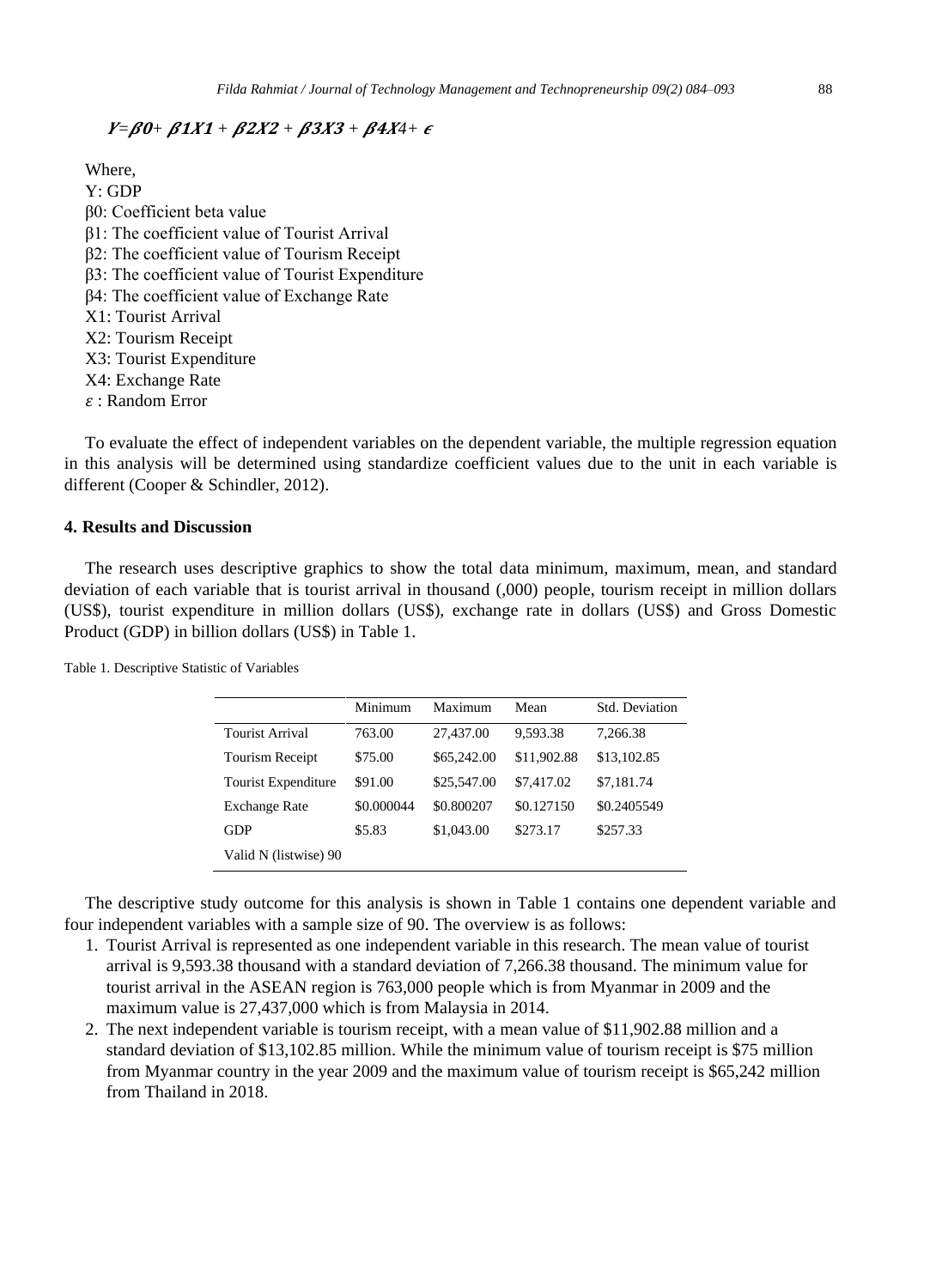- 3. Another independent variable in this research is tourist expenditure, with a mean value of \$7,417 million and a standard deviation of \$13,102.85 million. The minimum value of tourist expenditure is \$91 million from Lao PDR in 2009 while the maximum value is \$25,547 million from Singapore 2014.
- 4. The exchange rate is also an independent variable of this research, with a mean value of \$0.127150 and a standard deviation of \$0.2405549. The minimum value of the exchange rate is \$0.00004 from Vietnam in 2018 and the maximum is \$\$0.800207 from Singapore in 2012.
- 5. Gross Domestic Product (GDP) is dependent variable use in this research, with a mean value of \$273.17 billion and a standard deviation of \$257.33 billion. The minimum value of GDP is \$5.83 billion from Lao PDR in 2009 and the maximum value is \$1,043 billion from Indonesia in 2018.

The classical assumption test was done by testing normality test, multicollinearity test, and heteroscedasticity. This study indicates that the distributed shaped bell-shaped, which expressed that the regression model during this analysis meets the idea of normality. For multicollinearity, the results test, all the independent variables show that all the VIF values are bigger than 1 and less than 10. Last, Scatterplot shows that the plots are not exactly formed and that the plot was in a pretty spread pattern indicating that there is no disturbance or Heteroscedasticity of each regression model variable. The next step is the multiple regression equation based on Table 2.

Table 2. Multiple Regression Result

| Dependent variable    | <b>Gross Domestic Product</b> |         |          |      |  |
|-----------------------|-------------------------------|---------|----------|------|--|
| Independent variables | Tourist arrival               |         |          |      |  |
|                       | Tourism receipt               |         |          |      |  |
|                       | Tourist expenditure           |         |          |      |  |
|                       | Exchange rate                 |         |          |      |  |
| Multiple $R$          | 0.861                         |         |          |      |  |
| $R^2$                 | 0.742                         |         |          |      |  |
| Adjusted $R^2$        | 0.729                         |         |          |      |  |
| F                     | 60.970<br>Sig. 0.000          |         |          |      |  |
| N                     | 90                            |         |          |      |  |
| Model                 | $\boldsymbol{h}$              | Beta    | t        | Sig. |  |
| Constant              | 4.873                         |         | 6.810    | .000 |  |
| Tourist arrival       | $-753$                        | $-448$  | $-3.325$ | .001 |  |
| Tourism receipt       | .637                          | .661    | 4.593    | .000 |  |
| Tourist expenditure   | .543                          | .659    | 6.002    | .000 |  |
| Exchange rate         | $-023$                        | $-.057$ | $-0.899$ | .372 |  |

The multiple regression standardized coefficients as below:

*GDP = 0 -.448 Tourist Arrival + .661 Tourist Receipt + .659 Tourist Expenditure - .057 Exchange Rate*

Based on the results of multiple regression above, three out of four hypotheses were approved to be a partially significant effect on GDP except for variable exchange rate with the significant value of  $\leq 0.05$ . The simultaneous significant effect of tourist arrival, tourism receipt, tourist expenditure, and exchange rate on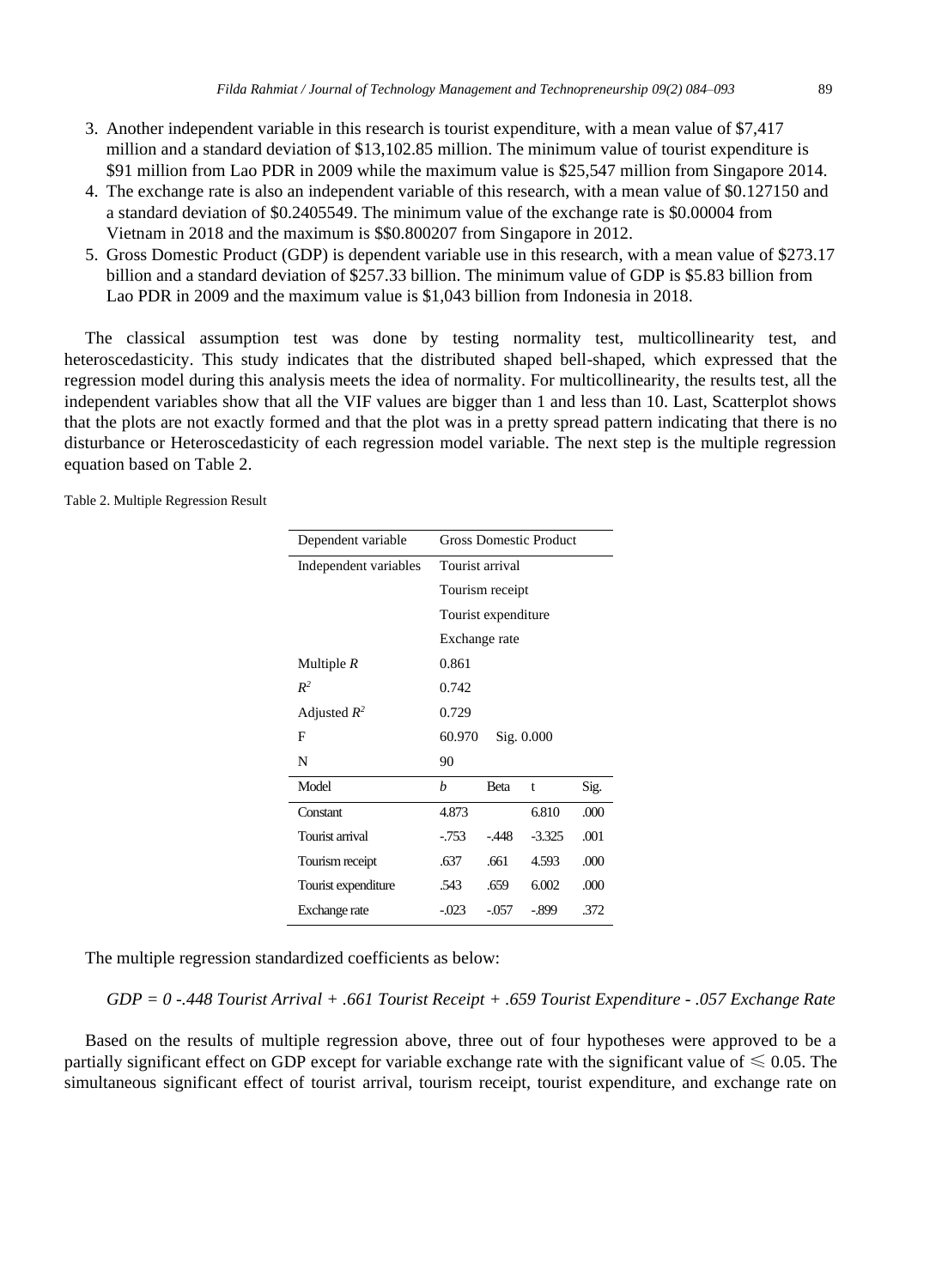Gross Domestic Product of ASEAN countries is .000 was approved the fifth hypothesis. Coefficient of Determination (R2) shows that the value of adjusted R square is .729 or 72.9% of GDP of nine ASEAN countries from 2009-2018 effect by tourist arrival, tourism receipt, tourist expenditure, and exchange rate.

The result of tourist arrival shows that the tourist arrival has a negative significant effect on nine ASEAN countries' GDP. Where the more tourist arrival unit in countries the more GDP will decrease. It shows that ASEAN's GDP cannot depend on tourist arrival as one of the tourism indicators. It may be influenced by various factors, such as overtourism that happen in several countries in Europe and Asia (Darmawan, 2019). Overtourism refers to a destination where hosts or guests, locals or tourists, believe there are too many visitors and that the area's or experience's quality of life has deteriorated unacceptably. Overtourism caused some negative effects on a country that lead to affect economic growth and tourism sustainability (UNWTO), 2018). One of the examples in the Middle Otago deplore the over-demand for public infrastructure and the impact of dumping waste from tourists who camp out freely, which caused government spending to increase (Scheyvens, 2019). A study conducted by Navarro-Díaz et al., (2020) also stated that measuring a tourism destination's performance in terms of increased tourist arrival is ineffective and can lead to serious problems with tourism flow management. So, this research concludes that tourist arrival gives a significant negative effect on ASEAN countries' GDP.

The increase in the tourism income revenue will significantly increase gross regional domestic product as well as if tourism income revenue decrease, the gross regional domestic product will also significantly decrease. This result is in line with the research conducted by Abirawa, et al., (2019) and Holik (2016) stated that tourism receipt has a significant effect on the GDP of a country. Tourist expenditure is also one of the independent variables in this research that have a significant effect on ASEAN countries' GDP. Tourist expenditure may be affected by various factors, such as during the vacation season, most countries begin to market their potentials to entice visitors to benefit from their spending, thus contributing significantly to the growth of their economies and helping small local enterprises, all of which contribute to the economic development process which in line with Zurub et al. (2015). Moreover, tourist expenditure has the highest t value which is 6.002, which means that tourist expenditure is the highest contributor to GDP in ASEAN countries. It may be recommended that the strategic objective of ASEAN countries for recovery is the amount spent by tourists (Navarro-Díaz et al., 2020). Expanding tourism package and create innovation to make tourists stay longer are several ways that can be used to increase tourist expenditure (Rahmiati & Misnawati, 2020).

The variable of the exchange rate has a significant value higher than 0.05 which concludes that the exchange rate has a negative and not significant effect on ASEAN countries' GDP. This research is contradicted with studies by Holik (2016), Fraz (2016), Purwomarwanto & Ramachandran (2015), and Bayraktar et al. (2016). It may cause by several negative side effects of exchange rate toward GDP in the context of tourism. When a country's exchange rate is high, the GDP of the country will usually follow affects the foreign tourist to visit a country with a high exchange rate. A fascinating study in the impact of exchange rates, since 2012, the exchange rates of China and Japan have diverged dramatically. When looking at the movement of Travel and Tourism between the two nations, the effect of this change is most obvious. Since 2013, the number of Chinese tourists visiting Japan has increased, while the number of Japanese tourists visiting China has decreased year after year since 2012 (WTTC, 2016). This will cause the GDP of the country will not to be able to benefit more from the tourism sector. Meanwhile, a country with a lower exchange will be more appealing to foreign tourists, because of the lower cost of the products and overall cost. However, several social problems could occur such as overtourism which often caused some conflicts with the local populace, damages on the property, and others. Bali, Indonesia is one of the examples affected by overtourism. Infrastructure, wastes, and clean water are several impacts from overtourism that cost government spending more to fix it (Smith, 2018).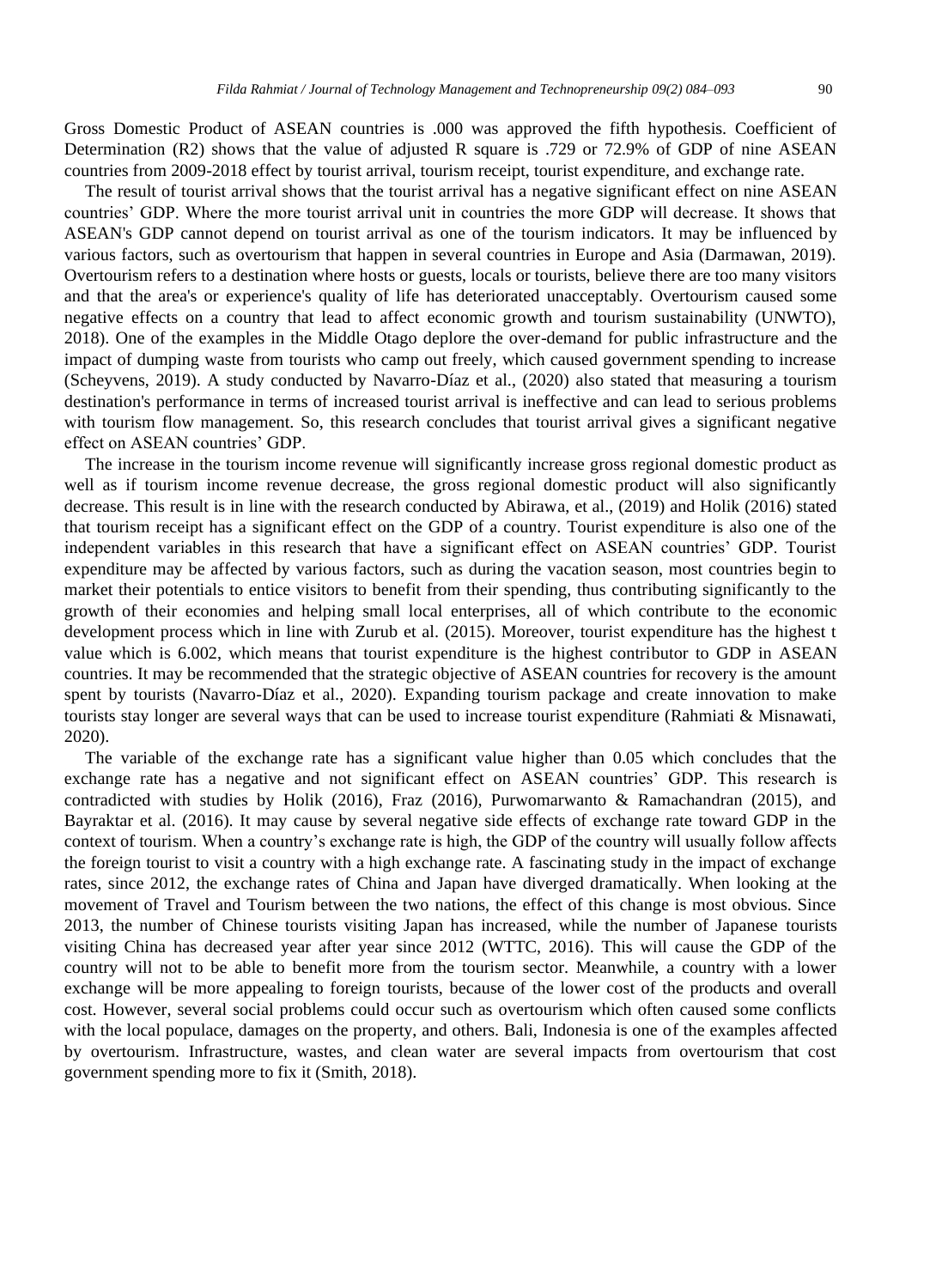The simultaneous effect of all independent variables has significant and contributes as much as 72.9% towards ASEAN countries GDP. Through tourism indicator country's revenue can be made which mean ASEAN economic can positively be boosted.

#### **5. Conclusion**

The result of the analysis shows all the independent variables in this research contribute 72.9% to GDP in ASEAN countries. So, the ASEAN countries could use tourism as one strategy to boost economic recovery. According to the result, the most relevant effect variable towards ASEAN countries' GDP is tourist expenditure because its t-values ranked highest among all variables. It suggests that each country of the ASEAN region put more attention to tourist expenditure because it shows a strong relationship with the GDP which represents the economic growth. However, the exchange rate shows a negative and not significant effect on GDP.

To boost economic recovery after the pandemic crisis, this study recommends the tourism industry should increase the revenue of the tourism sector according to the tourist expenditure.

One way by creating a tourism package, such as provide a 7 days 6 nights tour package in several nearest countries or called cross border tourism. A cross-border region can benefit from cooperation – cooperation can help create greater diversity and differentiation of the range of tourism and environmental products; create economies of scale and make promotion more effective and can help better address specific problems or issues for tourism development (Livandovschi, 2017). Therefore, ASEAN countries can benefit from the tour package not only for a specific country.

Additionally, the government of ASEAN Member States (AMS) needs to highly pay attention to the focus strengthen the regulation for health protocol in each country. The governments also could try to develop infection prevention and control standards for tourism professionals, their workplaces, and the public to faster reducing the virus from spreading. Also, promote tourism of each country to the others by considering more about security and safety threat, such as terrorism. Governments could share information about confidential security with other countries also border protection and vetting suspicious people entering their country to reduce the chance of insurgents entering. Expand the airline outreach could be one of the important recommendations. The presence of more airlines in a country indicates that more passengers will visit that country. Airline alliances enable them to share passengers. Tourism is not limited to airlines, it also includes cruise ships.

For future research, an indicator of Gross National Happiness (GNH) which means a holistic and sustainable approach to development as the variables that attract tourism differently, is still rarely studied. It was released by The Centre for Bhutan Studies on 26 November 2008. The evolution of GNH shows that some main GNH schemes have been incorporated into Bhutan's Five-Year Plans, which have aided the country's economic development (Balasubramanian & Cashin, 2019).

### **References**

Abbas, Q. and Iqbal, J., 2012. Relationship between GDP, inflation and real interest rate with exchange rate fluctuation of African countries. International Journal of Academic Research in Accounting, Finance and Management Sciences, 2(3), pp.132-141.

Abirawa, M.H., Rahmiati, F. and Zain, M.N.H., 2019. Do Tourism Sectors Contribute to Gross Regional Domestic Product in Sukabumi City?. Jurnal Manajemen, 16(2), pp.193-208.

Aleemi, A.R., 2015. Tourism receipts and economic growth: Empirical evidence from Pakistan. International Journal of Research, 2(2).

Anghelache, C., Iacob, Ș.V. and Grigorescu, D.L., 2020. The analysis of the quarterly evolution of the gross domestic product in 2019. Theoretical and Applied Economics, 27(1), p.622.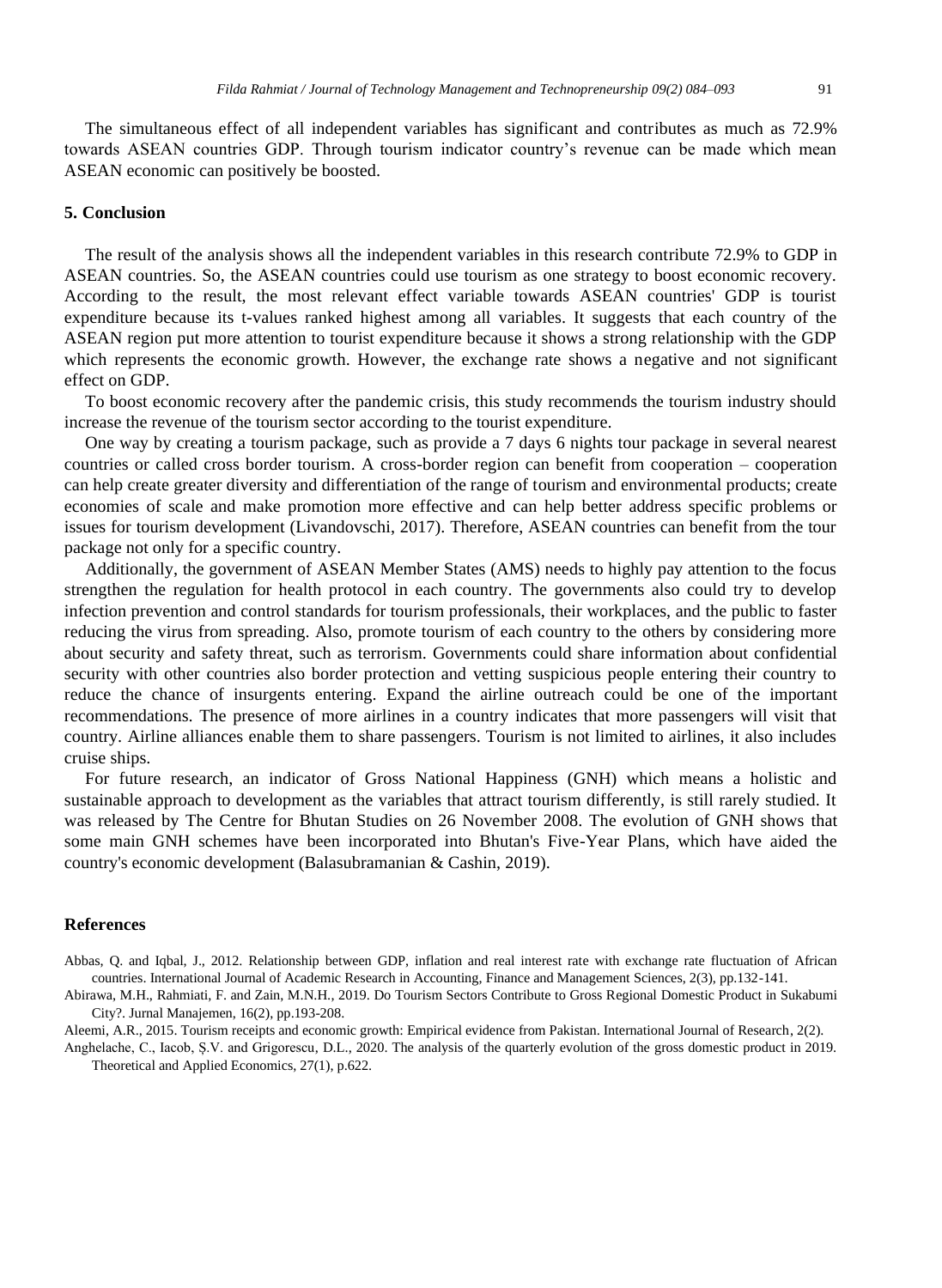- ASEAN. 2012. ASEAN Framework Agreement on Visa Exemption. Kuala Lumpur, Malaysia. Retrieved from https://asean.org/?static\_post=asean-framework-agreement-on-visa-exemption-kuala-lumpur-25-july-2006-2
- ASEAN. 2020. ASEAN Comprehensive Recovery Framework: FINAL adopted at 37th ASEAN Summit. Retrieved from asean.org
- Baggio, R., 2019. Measuring tourism: methods, indicators, and needs. In The future of tourism (pp. 255-269). Springer, Cham. https://doi.org/10.1007/978-3-319-89941-1\_13
- Balasubramanian, S. and Cashin, M.P., 2019. Gross national happiness and macroeconomic indicators in the kingdom of bhutan. International Monetary Fund.
- Harun, B.A.L., Akça, E.E. and Bayraktar, M., 2016. The contribution of tourism to economic growth: a research on the Turkey. Akademik Yaklaşımlar Dergisi, 7(1), pp.1-20.
- Capó, Javier & Elisabeth Valle. 2008. "The Macroeconomic Contribution of Tourism", in Alejandro D. Ramos, & Pablo S. Jiménes, eds., Tourism Development: Economics, Management, and Strategy. New York: Nova Science Publishers Inc.

Cooper, D. & Schindler. 2012. Research Method. New York: McGrawHill/Irwin.

- Darmawan, F. 2019. Overtourism mengancam Indonesia: apa yang harus dilakukan? Retrieved from The Conversation: https://theconversation.com/overtourism-mengancam-indonesia-apa-yang-harus-dilakukan-122553
- Doreen, F. (2020, September 1). What Is GDP, and Why Is It Important? Retrieved from Federal Reserve Bank of St.Louis:https://www.stlouisfed.org/open-vault/2019/march/what-is-gdp-why
	- important#:~:text=GDP%20as%20a%20Measure%20of%20Economic%20Well%2DBeing&text=GDP%20measures%20the%20tota l%20market,contracting%20due%20to%20less%20output.
- Dupeyras, A. and MacCallum, N., 2013. Indicators for Measuring Competitiveness in Tourism: A Guidance Document (No. 2013/2). OECD Publishing. https://doi.org/10.1787/5k47t9q2t923-en.
- Fernández-Tabales, A., Foronda-Robles, C., Galindo-Pérez-de-Azpillaga, L. and García-López, A., 2017. Developing a system of territorial governance indicators for tourism destinations. Journal of Sustainable Tourism, 25(9), pp.1275-1305.
- Fraz, T. R. (2016). Exploring The Impact of Macro Economic Variables on Exchange Rate: A Case of some Developed and Developing Countries. Pakistan Journal of Applied Economics, 299-315.
- Holik, A., 2016. Relationship of economic growth with tourism sector. JEJAK: Jurnal Ekonomi dan Kebijakan, 9(1), pp.16-33. http://dx.doi.org/10.15294/jejak.v9i1.7184
- Invest ASEAN (2021). Tourism Where to Invest. Retrieved from Invest in Asean. http://investasean.asean.org/index.php/page/view/tourism
- Khan, N., Hassan, A.U., Fahad, S. and Naushad, M., 2020. Factors affecting tourism industry and its impacts on global economy of the world. Available at SSRN 3559353.Retrieved from http://dx.doi.org/10.2139/
- Livandovschi, R. 2017. Cross-Border Tourism and its Significance for Tourism Destinations, Eastern European Journal for Regional Studies (EEJRS), Center for Studies in European Integration (CSEI), Academy of Economic Studies of Moldova (ASEM), 3(1), 31- 40.
- Lubis, M.R.G., Karim, N.A.H.A., Tha, G.P. and Ramli, N.R., 2017. Exchange Rate Effect on Gross Domestic Product in the Five Founding Members of ASEAN. International Journal of Academic Research in Business and Social Sciences, 7(11), pp.1284-1293.
- Navarro-Díaz, M., Moreno-Fernández, O. and Rivero-García, A., 2020. El cambio climático en los libros de texto de educación secundaria obligatoria. Revista mexicana de investigación educativa, 25(87), pp.957-985.
- Purwomarwanto, Y.L. and Ramachandran, J., 2015. Performance of tourism sector with regard to the global crisis-a comparative study between Indonesia, Malaysia and Singapore. The Journal of Developing Areas, pp.325-339.
- Rahmiati, F. & Misnawati, R. 2020. Factors That Affecting the Expenditure of Foreign Tourists the Evidence from Indonesia. Sintesa Prosiding 2020. Bali.
- Ramdhani, D.A., Supriadi, D. and Barokatuminalloh, B., 2017. Analysis of Determinants the Foreign Exchange Earnings of Tourism Sector in Indonesia. Jurnal Akuntansi, Manajemen dan Ekonomi, 19(1), pp.34-43.Retrieved from http://jos.unsoed.ac.id/index.php/jame
- Rodrik, D., 2008. The real exchange rate and economic growth. Brookings papers on economic activity, 2008(2), pp.365-412.
- Scheyvens, R. 2019. We're in the era of overtourism but there is a more sustainable way forward. Retrieved from https://theconversation.com/were-in-the-era-of-overtourism-but-there-is-a-more-sustainable-way-forward-108906
- Selimi, N., Sadiku, M. and Sadiku, L., 2017. The impact of tourism on economic growth in the Western Balkan countries: An empirical analysis. International Journal of Business and Economic Sciences Applied Research, 10(2).
- Smith, A. J. (2018). Trouble in paradise: Reflections on overtourism from Bali. Retrieved from https://medium.com/@asmithb/trouble-inparadise-reflections-on-overtourism-from-bali-a9e73aead870
- UNWTO. 2021. Global Economy Could Lose Over \$4 Trillion Due to Covid-19 Impact on Tourism. Retrieved from: https://www.unwto.org/news/global-economy-could-lose-over-4-trillion-due-to-covid-19-impact-on-tourism
- World Tourism Organization (UNWTO). 2018. Overtourism'? -Understanding and Managing Urban Tourism Growth beyond Perceptions Centre of Expertise Leisure, Tourism & Hospitality, NHTV Breda University. Madrid: UNWTO.